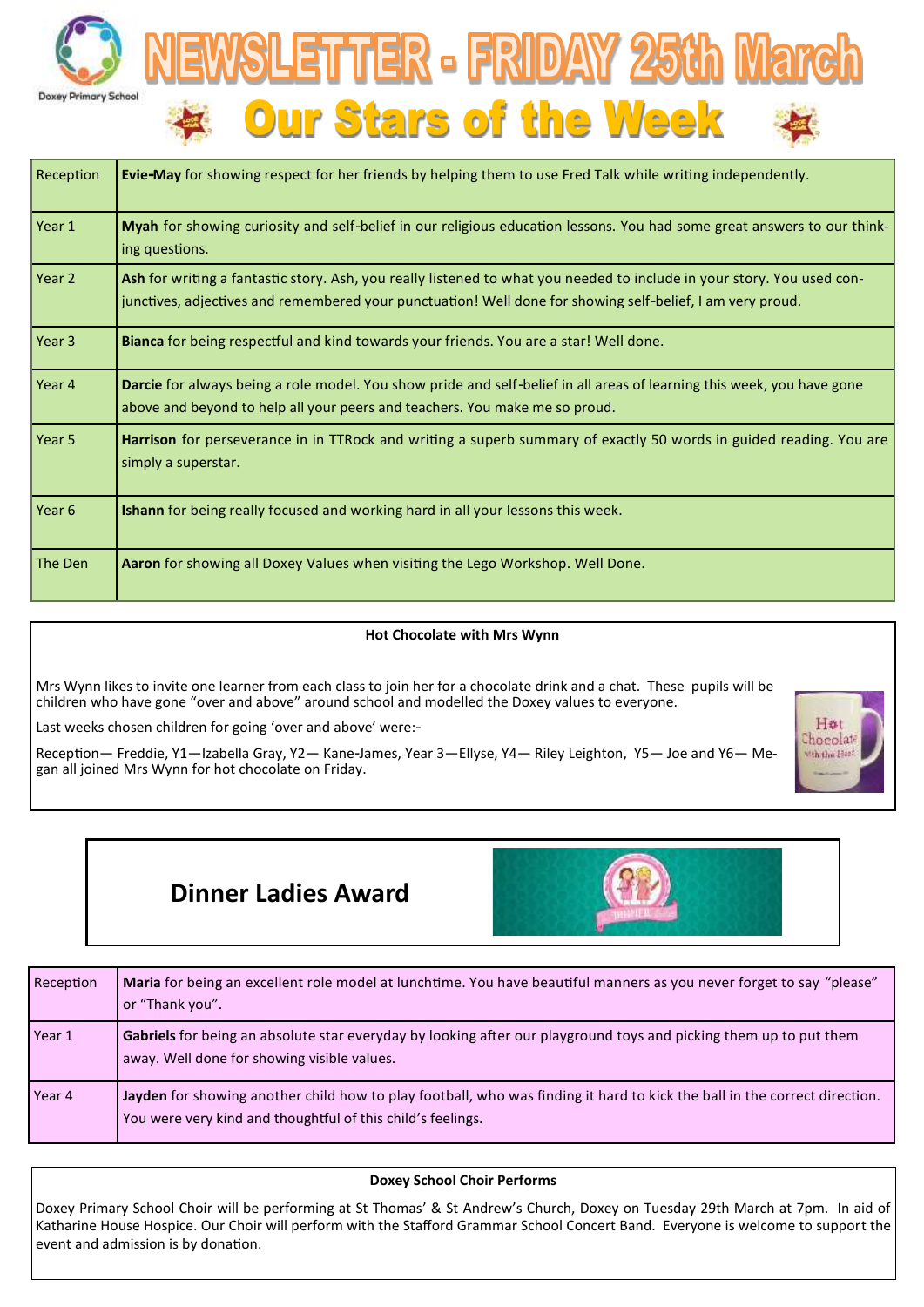

olidayolube@etaffor



# **PTFA Family Easter Bingo**

# **Wednesday 6th April at 6pm in the Hall**

Come and join us for a Family Easter Bingo night.

Doors open at 5.45pm—The doors will shut once all seats have been taken.

Bingo numbers start at 20p per game or £1.00 per strip

Refreshments will be on sale

EVERYONE WELCOME